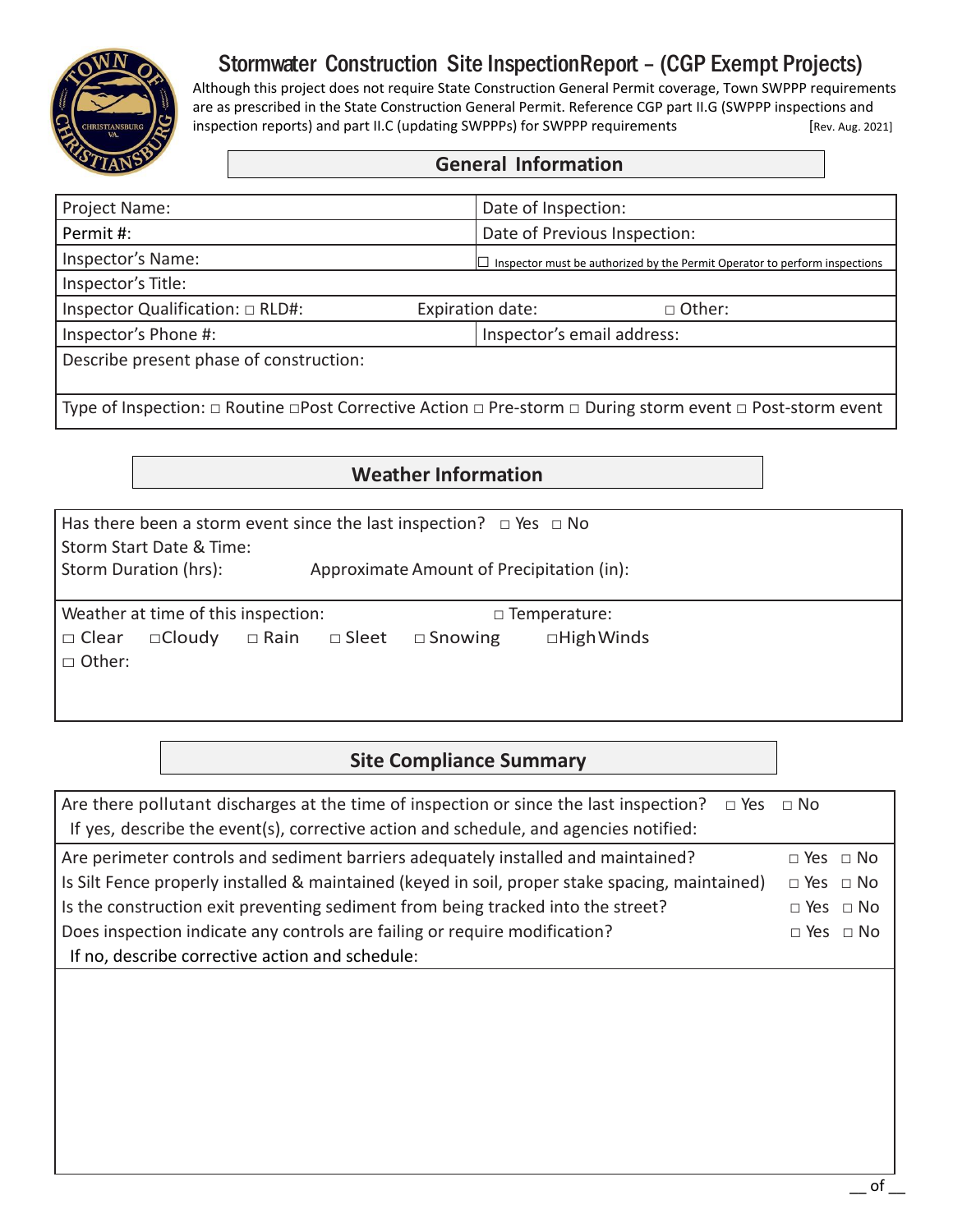#### **Overall Site Issues**

Below are some general site issues that should be assessed during inspections. Customize this list as needed for conditions at your site.

| <b>BMP/activity</b>                                                                                                        | Implemented?                             | <b>Maintenance</b><br><b>Required?</b> | <b>Corrective Action Needed and</b><br><b>Notes</b> |
|----------------------------------------------------------------------------------------------------------------------------|------------------------------------------|----------------------------------------|-----------------------------------------------------|
| 1. All inactive slopes and disturbed areas<br>have been stabilized.                                                        | $\Box$ Yes<br>$\square$ No<br>$\Box N/A$ | $\Box$ Yes<br>$\Box$ No                |                                                     |
| 2. Are natural resource areas (e.g.,<br>streams, wetlands, mature trees, etc.)<br>protected with barriers or similar BMPs? | $\Box$ Yes<br>$\Box$ No<br>$\Box N/A$    | $\Box$ Yes<br>$\square$ No             |                                                     |
| 3. Are all sanitary waste receptacles<br>placed in secondary containment and<br>free of leaks?                             | $\neg$ Yes<br>$\Box$ No<br>$\Box N/A$    | $\Box$ Yes<br>$\Box$ No                |                                                     |
| 4. Are discharge points and receiving<br>waters free of any sediment deposits?                                             | $\Box$ Yes<br>$\Box$ No                  | $\Box$ Yes<br>$\Box$ No                |                                                     |
| 5. Are storm drain inlets properly<br>protected?                                                                           | $\Box$ Yes<br>$\Box$ No<br>$\Box N/A$    | $\Box$ Yes<br>$\Box$ No                |                                                     |
| 6. Is trash/litter from work areas<br>collected and placed in covered<br>dumpsters?                                        | $\Box$ Yes<br>$\square$ No<br>$\Box N/A$ | $\Box$ Yes<br>$\square$ No             |                                                     |
| 7. Are washout facilities (e.g., paint,<br>stucco, concrete) available, clearly<br>marked, and maintained?                 | $\Box$ Yes<br>$\Box$ No<br>$\Box N/A$    | $\Box$ Yes<br>$\Box$ No                |                                                     |
| 8. Are washout facilities (e.g., paint,<br>stucco, concrete) available, clearly<br>marked, and maintained?                 | $\Box$ Yes<br>$\Box$ No<br>$\Box N/A$    | $\Box$ Yes<br>$\Box$ No                |                                                     |
| 9. Are vehicle and equipment fueling,<br>and maintenance areas free of spills,<br>leaks, potentially harmful material?     | $\Box$ Yes<br>$\square$ No<br>$\Box N/A$ | $\Box$ Yes<br>$\square$ No             |                                                     |
| 10. Are materials that are potential<br>stormwater contaminants stored inside<br>or under cover?                           | $\Box$ Yes<br>$\square$ No<br>$\Box N/A$ | $\Box$ Yes<br>$\Box$ No                |                                                     |
| 11. Are non-stormwater discharges (e.g.,<br>wash water, dewatering) properly<br>controlled?                                | $\Box$ Yes<br>$\square$ No<br>$\Box N/A$ | $\Box$ Yes<br>$\square$ No             |                                                     |
| 12. (Other)                                                                                                                | $\Box$ Yes<br>$\Box$ No                  | $\Box$ Yes<br>$\Box$ No                |                                                     |
| 13. (Other)                                                                                                                | $\Box$ Yes<br>$\square$ No               | $\Box$ Yes<br>$\Box$ No                |                                                     |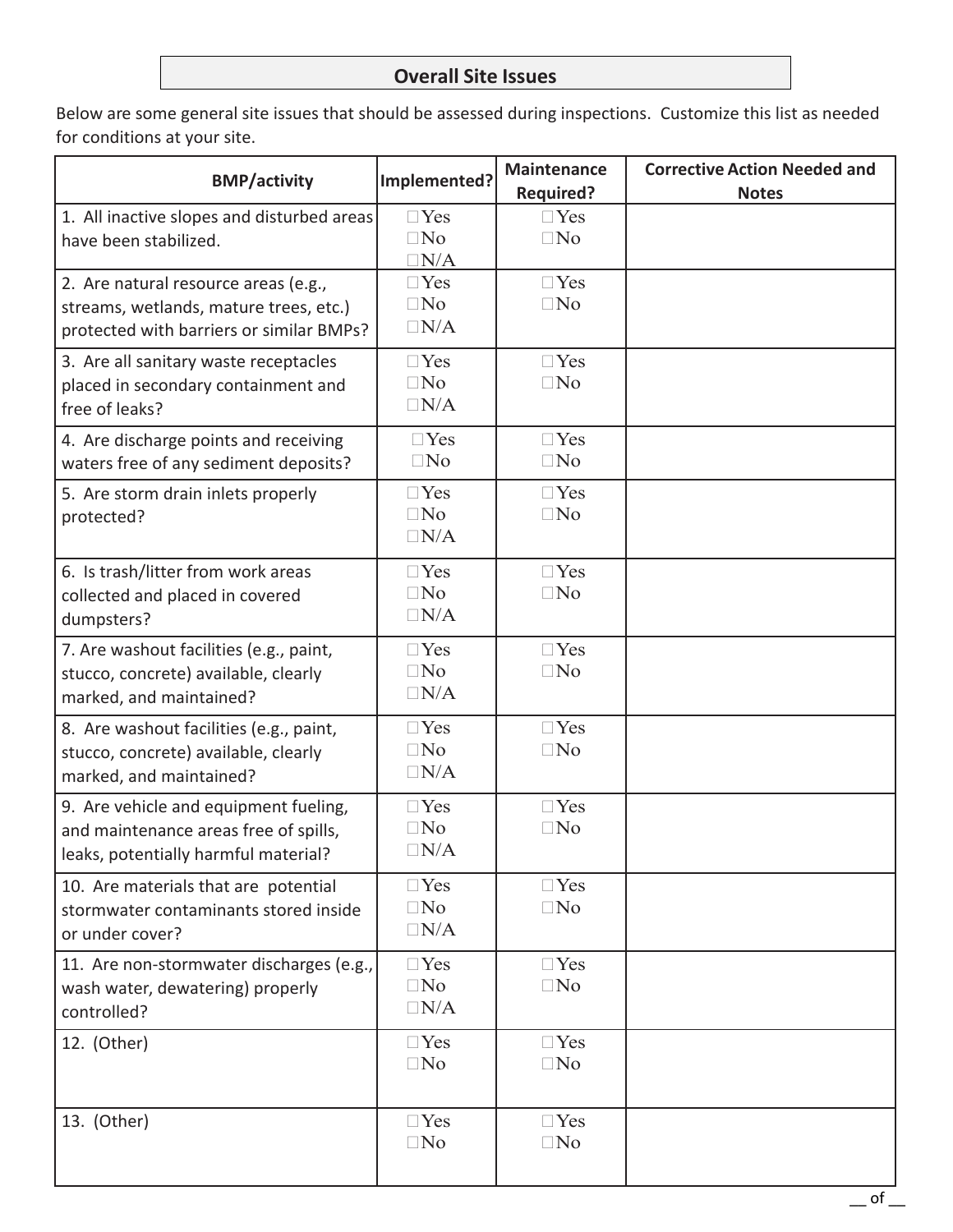#### **BMP and Pollution Prevention Plan Inspection and Maintenance**

| <b>BMP/Control</b><br><b>Measure/Pollution Plan Item</b> | Implemented?            | <b>Maintenance</b><br><b>Required?</b> | <b>Corrective Action Needed and Notes</b> |
|----------------------------------------------------------|-------------------------|----------------------------------------|-------------------------------------------|
| 1.                                                       | $\Box$ Yes<br>$\Box$ No | $\Box$ Yes<br>$\Box$ No                |                                           |
| 2.                                                       | $\Box$ Yes<br>$\Box$ No | $\Box$ Yes<br>$\Box$ No                |                                           |
| 3.                                                       | $\Box$ Yes<br>$\Box$ No | $\Box$ Yes<br>$\Box$ No                |                                           |
| 4.                                                       | $\Box$ Yes<br>$\Box$ No | $\Box$ Yes<br>$\Box$ No                |                                           |
| 5.                                                       | $\Box$ Yes<br>$\Box$ No | $\Box$ Yes<br>$\Box$ No                |                                           |
| 6.                                                       | $\Box$ Yes<br>$\Box$ No | $\Box$ Yes<br>$\Box$ No                |                                           |
| 7.                                                       | $\Box$ Yes<br>$\Box$ No | $\Box$ Yes<br>$\Box$ No                |                                           |
| 8.                                                       | $\Box$ Yes<br>$\Box$ No | $\Box$ Yes<br>$\Box$ No                |                                           |
| 9.                                                       | $\Box$ Yes<br>$\Box$ No | $\Box$ Yes<br>$\Box$ No                |                                           |

Add additional sheets as necessary to include all BMPs.

#### **Certification Statement**

This report shall be kept by the Operator as a part of the SWPPP for a minimum of three (3) years from the date that the Town of Christiansburg Land Disturbance Permit coverage expires or is terminated.

"I certify under penalty of law that this document and all attachments were prepared under my direction or supervision in accordance with a system designed to assure that qualified personnel properly gathered and evaluated the information submitted. Based on my inquiry of the person or persons who manage the system, or those persons directly responsible for gathering the information, the information submitted is, to the best of my knowledge and belief, true, accurate, and complete. I am aware that there are significant penalties for submitting false information, including the possibility of fine and imprisonment for knowing violations."